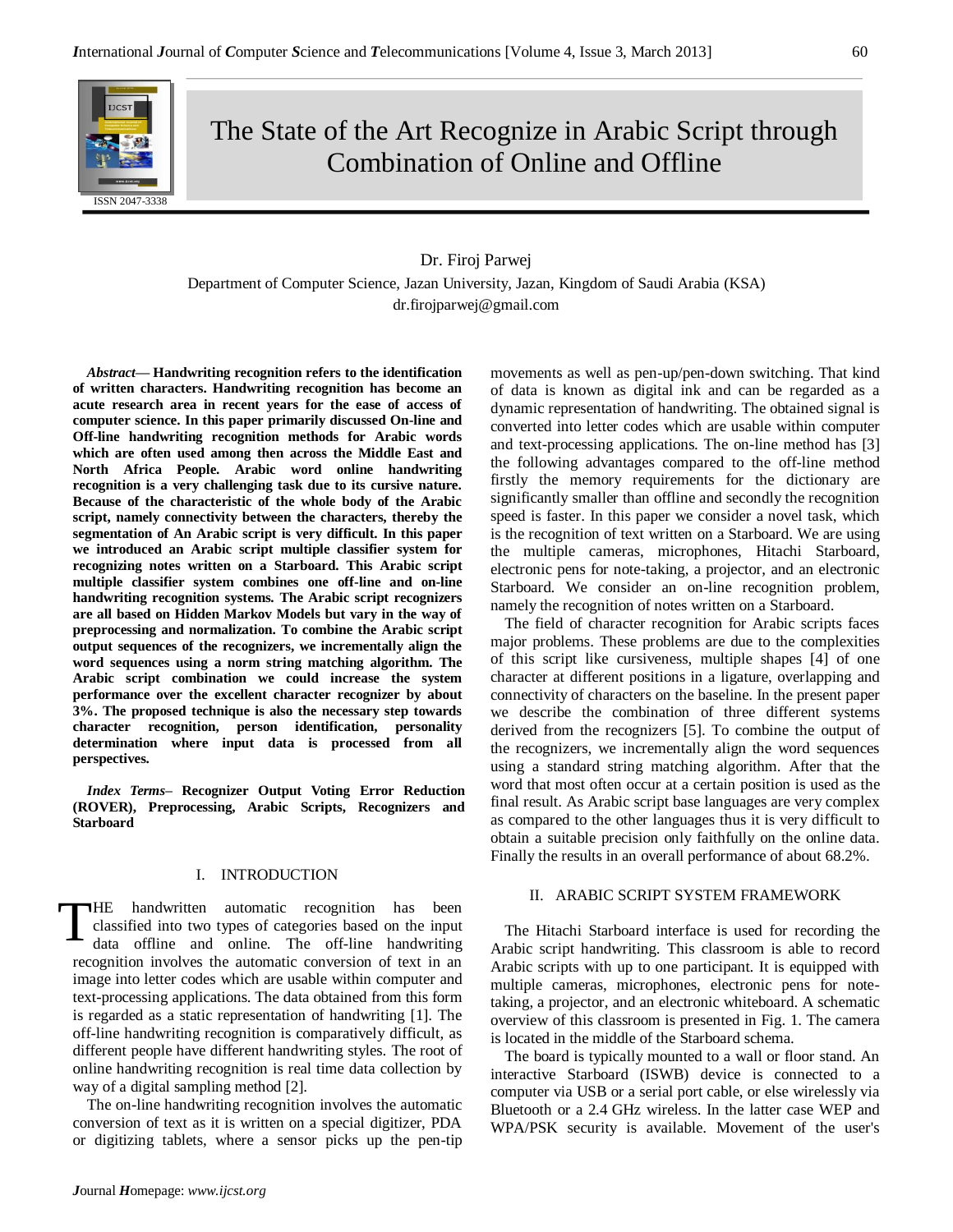finger, pen, or other pointer over the image projected on the whiteboard is captured by its interference with infrared light at the surface of the whiteboard.



Fig. 1: The Hitachi Starboard Interface Recording

The handwritten data may be present in online or offline format. In the case of online recognition, a time ordered sequence of coordinates, representing the pen movement, is available [6]. The acquisition interface outputs a sequence of (x, y) coordinates representing the location of the spike of the pen together with a time stamp for each location. This may be produced by any electronic sensing device, such as a mouse, an electronic pen on a tablet, or a camera recording gestures. In the case of offline recognition, only the image of the text is present, which usually is scanned or photographed from paper. The frame rate of the recordings varies from 25 to 80 frames per second.

This portion has shown figure 2 a model for the Arabic script recognition system. In this model first section is preprocessing, where the input is raw Arabic handwritten data and the output usually consists of extracting text lines. If the Arabic data have been acquired from a system that does not produce any noise and only single words have been recorded. If usually the data contains noise which needs to be removed to improve the quality of the handwriting. The preprocessing may also include word extraction and even character segmentation [7].

The task of Arabic scripts character segmentation is especially difficult if considered separately. This is because a word often can not be correctly segmented before it has been recognized, and cannot be recognized without previously segmenting it into Arabic characters. This phenomenon is known as Sayre's paradox [Sayre (1973)]. After preprocessing phase, the recorded data need to be normalized. This is a very important part of Arabic handwriting recognition system, because the writing styles of the writers differ with respect to skew, slant, height, and width of the Arabic characters. The

text line is corrected in regard to its skew i.e., It is rotated, so that the baseline is parallel to the x-axis. Then, slant correction is performed so that the slant becomes upleft.

The Feature extraction is an important part of any handwriting recognition system, for any classifier needs numeric data as input. We are using a common method in offline recognition of handwritten text lines is the use of a sliding window moving in the writing direction over the text. After preprocessing, normalization and feature extraction the same methods can be used for offline and online recognition. The next phase is the classification of the input features. This classifier based on Hidden Markov Models is applied [8]. The last recognition phase is the post processing. In this phase only possible if additional knowledge about the domain is available.



Fig. 2: The Arabic Scripts Recognition System

## III. PROPOSED ONLINE AND OFFLINE SYSTEM FOR PREPROCESSING

The Pre-processing of the raw input strokes is crucial for the success of efficient character recognition systems. The aim of pre-processing step is to process the input strokes so that variation can be erased and forward it to the next process for accurate feature extraction and for achieving better efficient recognition rate for Arabic script. In this paper we are using different preprocessing steps on the input strokes from both online and offline likelihood to better utilize in possible for recognition. In the online different type of preprocessing steps [9] are involved in stroke acquisition, stroke segmentation, smoothing, interpolation and dehooking. In the different type of offline preprocessing steps are involved in stroke combining, baseline finding.

## *A. Online*

The online handwriting recognition means that the machine recognizes the writing while the user writes. The term real time or dynamic has been used in place of online. It's depending on the recognition technique and the speed of the computer, the recognition lags behind the writing to a greater or lesser extent. The input strokes are obtained through the tablet pc or digital pen. These strokes consist of x and y coordinates, coordinate representing the location of the spike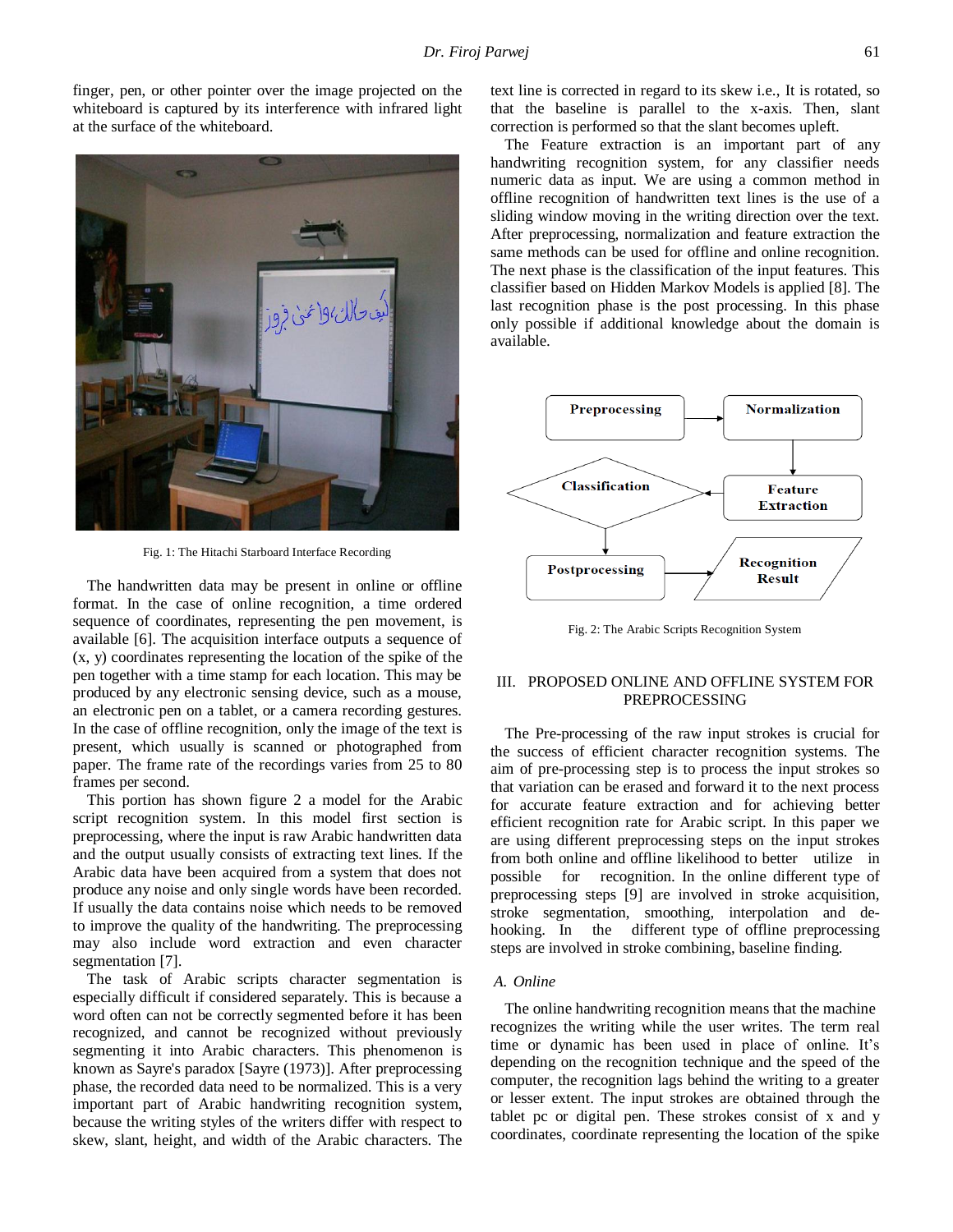of the pen together with a time stamp for each location which will be used for preprocessing. In interpolation facing the limiting processing power of pen and low camera frame rate, it skips some points this depends upon the writing speed, to compute the missing point's interpolation is performed for correct classification. These types of problem solved by using Bresenham's line algorithms.

Sometimes when the user input strokes contain zigzag path due to naturally hand shivering during writing. Such type of the slow variation, but this may effect on the Arabic scripts recognition rate. Smoothing is one of the simplest approaches for data filtering. It consists of substituting the coordinates of the original point by using the neighboring points to solve the problem. Ours pen is very sensitive when you are fast writing or writing by inexperienced people, then pen-up and pendown events are generated. This type of problem called in the De-hooking, it is very common artifacts found at the beginning and end of the strokes. These often create problems in the recognitions of the Arabic scripts. Therefore, it is very important to remove them. The hooks occurring at the beginning and the end of the stroke are isolated with the help of the generated chain codes [10].

## *B. Offline*

In this phase offline handwriting recognition involves the automatic conversion of text in an image into letter codes which are usable within computer and text-processing applications. The data obtained from this form is regarded as a static representation of handwriting. The off-line handwriting recognition is comparatively difficult, as different people have different handwriting styles. The offline character recognition often involves scanning a form or document written sometime in the past. This means the individual characters contained in the scanned image will need to be extracted. After the extraction of individual characters occurs, a recognition engine is used to identify the corresponding computer character.

In only online finding are not enough for Arabic online character recognition due to its characteristics. It is more suitable to involve offline information along with online information to increase the recognition rate. In digraph combination, it is difficult to write some digraphs i.e.,  $\Box$ without lifting the pen while online character recognition does not permit to lift a pen during writing. The baseline is the imaginary horizontal line with which the base of each character, excluding descenders, is aligned. It also corresponds to the bottom of the x-height. The baseline information has been used for different purposes in Arabic script handwriting recognition. The baseline represents a first orientation in a word. This line represents an orientation in a word and is necessary for many different handwriting task i.e., Personality identification, writer identification.

### IV. RECOGNITION FOR ARABIC SCRIPT

In this paper we are proposing recognition engine in both online and offline system. A Hidden Markov Models is built for each of the 28 Arabic characters in the character set,

which includes each character has 2-4 forms depending on its position within the word as well as many letters of the Arabic alphabet have dots , above or below the character body , and some letters have a Hamza (zigzag shape ) and Madda. Some Arabic's characters become over each other horizontally when they connected with each other. We are using Hidden Markov Models as the sequential topology, there are only two transitions per state, one to recursive and one in the next state. In the emitting states, the observation likelihood distributions are estimated by continuous Hidden Markov Models is used. According to [S.Gunter, H.Bunke] If the number of Gaussians and training iterations have an effect on the recognition results of an HMM recognizer. If repeat many times of optimal value increase with the amount of training data because more variations are encountered [11]. In this paper we are trained with up to 48 Gaussian components and the classifier that performed better on a validation set. We are proposing for training phase the Baum-Welch algorithm and for recognition phase the Viterbi algorithm.

### *A. The Baum-Welch Algorithm*

The Baum-Welch algorithm is a GEM algorithm. In other words GEM means generalized expectation maximization. It can compute maximum likelihood estimations and posterior mode estimations for the parameters (transition and emission probabilities) of a Hidden Markov Models, when given emission as the training data only. The algorithm has two Processes. In the First process, the calculating the forward probability and the backward probability for each Hidden Markov Models state [12]. In the Second process, calculating the transition-emission pair values and multiplied by the probabilities of the whole observation sequence. In another word,

Given  $O = (O_1, O_2, ..., O_T)$ 

Estimate  $\lambda = (A, B, \pi)$  to maximize P (O|  $\lambda$ )

The procedures of Baum-Welch Algorithm will be:

- Let the initial model be  $\lambda_0$
- Compute new  $\lambda$  based on  $\lambda_0$  and observation O
- If  $\log P$  (O|  $\lambda$  )  $\log P$  (O|  $\lambda_0$ ) <  $\vartheta$ , then stop
- Else set  $\lambda_0 \leftarrow \lambda$  and go to the second step

In the mathematical procedure how this algorithm works.

Define  $\xi$  (i, j) as the probability [13] of being in the state i at time t in state j at time  $t+1$ .

$$
\xi(i,j) = \frac{\alpha_1(i)a_{ij}b_j(o_{t+1})\beta_{t+1}(j)}{P(O | \lambda)} = \frac{\alpha_1(i)a_{ij}b_j(o_{t+1})\beta_{t+1}(j)}{\sum_{i=1}^N \sum_{j=1}^N \alpha_i(i)a_{ij}b_j(o_{t+1})\beta_{t+1}(j)}
$$

Define  $Y_t(i)$  as the probability of being in the state i at time t, given the observation sequence.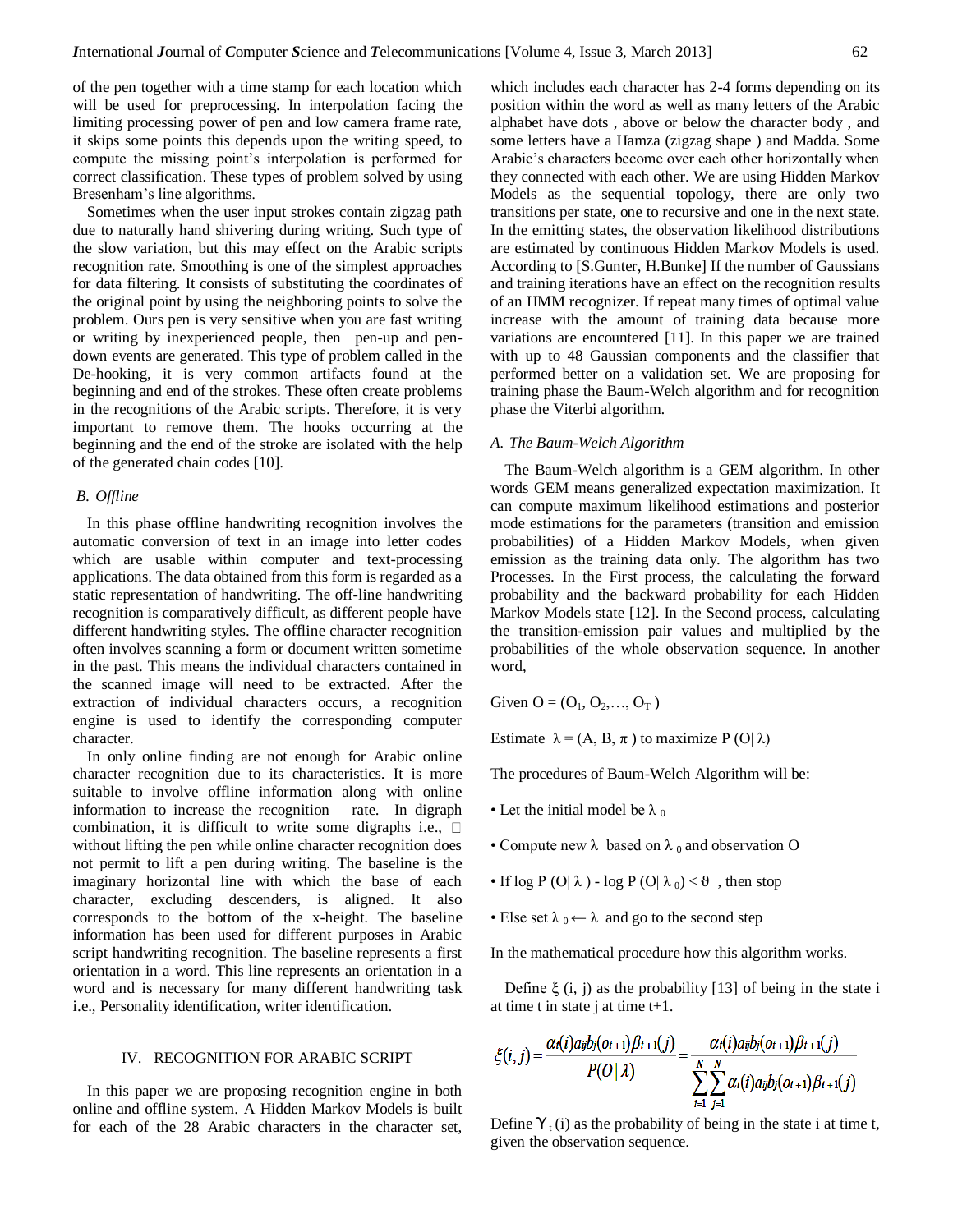$$
\gamma_t(i) = \sum_{j=1}^N \xi_t(i,j)
$$

Is the expected number of times state i is visited.

$$
\sum_{t=1}^T \gamma_t(i)
$$

Is the expected number of transitions from state i to state j.

$$
\sum_{t=1}^{T-1} \xi_t(i,j)
$$

The Update rules of Baum-Welch Algorithm

 $\pi_i$  = expected frequency in the state i at a time (t = 1) =  $\Upsilon$ 1(i)

 $a_{i,j}$  = (expected number of times in state j and observing symbol k) / (expected number of times in state j).

$$
a_{ij} = \frac{\sum_{t=1}^{T-1} \xi_t(i, j)}{\sum_{t=1}^{T-1} \gamma_t(i)}, 1 \le i \le N, 1 \le j \le N
$$

 $b_i$  (k) = (expected number of times in state j and observing symbol k) / ( expected number of times in state  $\mathbf i$  ).

$$
b_j(k) = \frac{\sum_{t, o_t = k} \gamma_t(j)}{\sum \gamma_t(j)}
$$

In the training process, each Hidden Markov Model is trained for different subject. Each subject needs to have his/her own trained file in order to mend the accuracy for is hidden states decoding [14]. The number of states N is set to be 8. For each training process, the value of P is not fixed, as each training process may take different time, the value of P may transmogrify.

#### *B. The Viterbi Algorithm*

The Viterbi Algorithm (VA) was first proposed as a solution to the decoding of convolutional codes by Andrew J. Viterbi in 1967, with the idea being further developed by the same author in [15]. The Viterbi algorithm is used to find the most probable activity series (hidden states of HMM) from observation series. The Viterbi algorithm is a dynamic programming algorithm to find the Viterbi path that is hidden in the observed sequence. The Viterbi path can also be regarded as the most likely sequence of hidden states. Assume δ to be the probability of the most probable path to the state. Then δ*t* (*i*) is the maximum probability of all possible sequences ending at state i when it is time t. The Viterbi path is the sequence which results in this maximal probability [16]. A is the matrix of state-transition probabilities with elements  $a_{ij}$ , B is the matrix of observation probabilities with elements  $b_{ij}$ , and  $\pi$  is the vector of initial state probabilities with elements  $\pi(i)$ . In mathematical expression how this algorithm works.

Find the path  $(q_1, \ldots, q_t)$  that maximizes the likelihood  $P(q_1,..., q_t | O, \lambda)$ 

The Solution by dynamic Programming define here

$$
\delta_t(i) = \max_{q_1, q_2, \ldots, q_t+1} P(q_1, q_2, \ldots, q_t=i, 0, 0, 0, 0, \ldots, 0, |\lambda)
$$

By induction we have

$$
\delta_{t+1}(j) = \max_{i} [\delta_{t}(i)a_{ij}]b_{j}(o_{t+1})
$$
  
By Initialization we have  

$$
\delta_{i}(i) = \pi_{i}b_{i}(o_{i}), 1 \leq i \leq N
$$
  

$$
\varphi_{i}(i) = 0
$$

By Recursion we have

$$
\delta_t(j) = \max_{1 \leq i \leq N} [\delta_{t-1}(i)a_{ij}]b_j(o_i)
$$

$$
\varphi_t(j) = \max_{1 \leq i \leq N} [\delta_{t-1}(i)a_{ij}], 2 \leq t \leq T, 1 \leq j \leq N
$$

By Termination we have:

$$
P^* = \max_{1 \le i \le N} [\delta_T(i)]
$$
  

$$
q_T^* = \arg \max_{1 \le i \le N} [\delta_T(i)]
$$

By Path (state sequence) backtracking we have:

$$
q_t^* = \varphi_{t+1}(q_{t+1}^*), t = T-1, T-2, ..., 1
$$

Finally, the end Viterbi path will be calculated.

## V. ARABIC SCRIPT COMBINATION

In Arabic script improved recognition performance by combining on-line and off-line classifiers. By combining the on-line method with the off-line method, the recognition accuracy is improved because they compensate their disadvantages reciprocally. There exist various possibilities to combine outputs from multiple classifiers. Kittler et al. present many combination schemes, such product rule, majority voting, sum rule, min rule, max rule and median rule [17].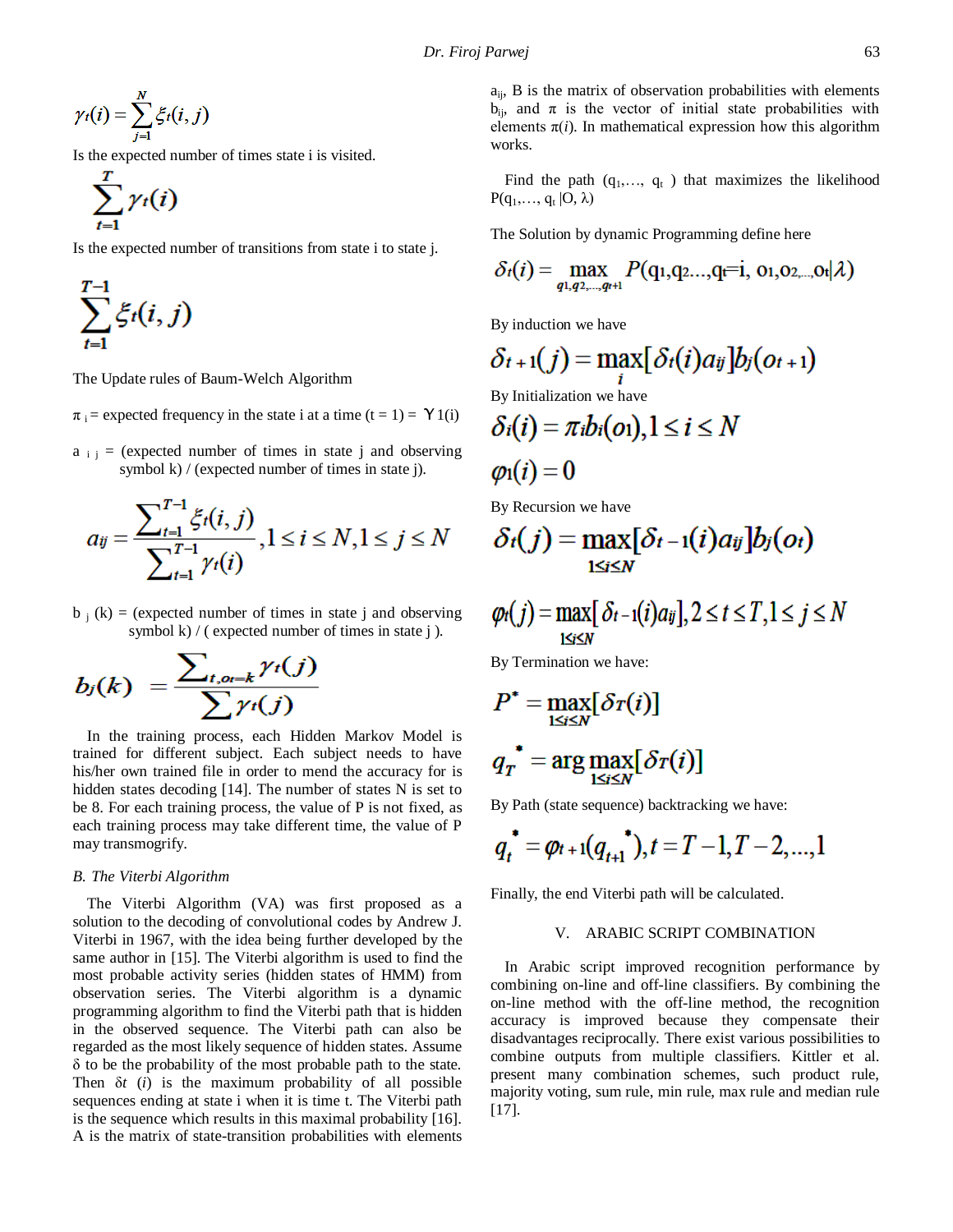

Fig. 3: The ROVER Construction of Arabic Word Transition Network

The recognizers output Arabic script series of whole Arabic script lines and there may be a different number of words in each output series, these series are aligned into an Arabic Script Transition Network (ASTN).



Fig. 4: The Arabic Script Transition Network Aligning Multiple Results Sequence First

The recognizer hypotheses are more robust at higher levels of the system because a wider temporal context is taken into account. The combination of the word level might be more effective than state-level combination. In order to combine word recognition hypotheses we use the Recognizer Output Voting Error Reduction (ROVER) algorithm. The ROVER merges the best Arabic script series output by different recognizers into a new word transition network by dynamic programming alignment [18]. The Arabic words that have been aligned form parallel paths in an Arabic word transition network shown in Fig. 3. The resulting network is then evaluated by a voting module, which, at each node in the network [19], selects the best path based on simple majority voting.

When applying this method to our recognition, we found that some problems were created by the dynamic programming procedure [20]. But we resolve the word transition network by aligning word hypotheses according to their actual time stamps in order to ensure that parallel paths in the transition network represent genuine alternatives covering the same temporal portion of the signal [21]. These suboptimal solutions often provide good alignment precision in rehearse. After the alignment a voting module extracts the



Fig. 5: The Arabic Script Transition Network Aligning Multiple Results Sequence Second



Fig. 6: The Arabic Script Transition Network Aligning Multiple Results Sequence Third

best scoring Arabic Script sequence from the ASTN. Another condition if the situation is equals the output of the best performing system on the validation set is taken. An example of an alignment of the output of our four recognizers [22] (denoted by  $ASW_1$ ,  $ASW_2$ ,  $ASW_3$  and  $ASW_4$ ) and the final output in figure four to six sequences.

## VI. EXPERIMENTAL RESULTS

We made experiments to evaluate our proposed combined recognizer for Arabic script recognition. In Arabic scripts first impact of how difficult the reading of whiteboard Arabic scripts and the quality of handwriting on a whiteboard is lower than on-line handwriting presented on an electronic writing tablet or offline handwriting scanned in from paper. Few interruptions occur if we writing with a normal pen on paper or even with an electronic pen on writing tablet than to writing on a whiteboard. Another interruption when we are using a normal pen on paper or an electronic pen on a tablet, the Arabic scripts writer's arm usually rests on a table.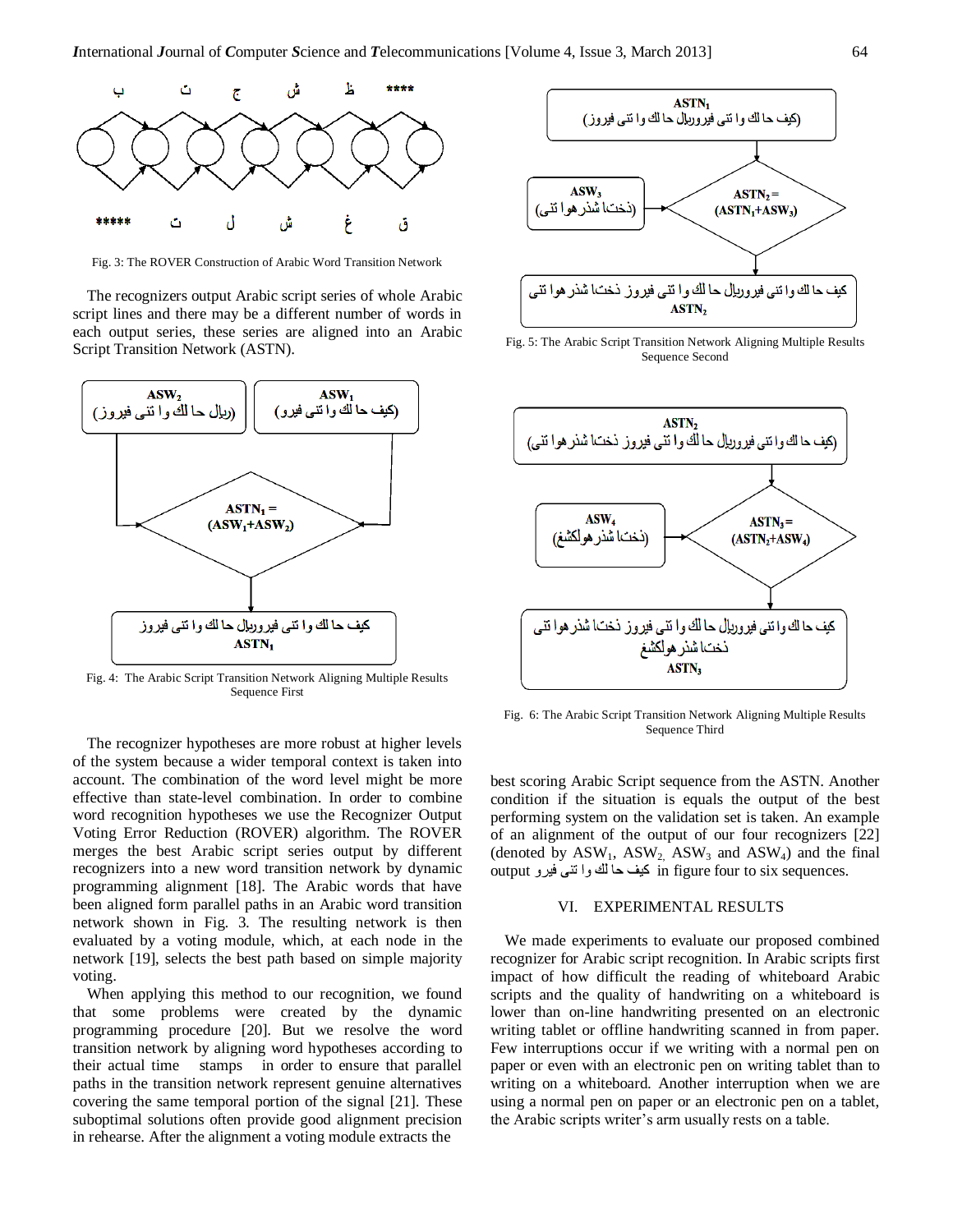But we are writing on a whiteboard the arm does not rest on any surface any surface, which puts much more stress on the Arabic scripts writers' hand. After that we must expect more noise and deformations in whiteboard handwriting than in normal on-line or off-line handwritten an Arabic script data. The exhaustive amount of the recorded data is 5056 words in 1023 lines from 5 different participants. The recognizer has been dynamically trained with 48 iterations.

In our experimental data is split into four stages, first stage for training second stage for warrantable the meta parameters of the training a second warrantable stage which can be used, the third stage for renovate a language model and last an independent test stage. The table 1 shows the results of the two individual recognition systems in offline and online Arabic scripts. The word recognition rate is simply measured by dividing the number of immaculate recognized Arabic words by the number of words in the transcription.

In Table 2 Experimental results show that a combination of online and offline achieve recognition rates about 68.2%, which is significantly higher than the about 66.3% using a previously developed individual offline and online Arabic script recognition system and the recognition precision could be increased by 1.9 %.

Table 1: The Two Individual Recognition Offline and Online Arabic Scripts

| <b>Arabic Script</b><br><b>Handwriting</b> | <b>Recognition Rate</b> | <b>Precision</b> |
|--------------------------------------------|-------------------------|------------------|
| <b>Offline Category</b>                    | 68.4%                   | 62.8%            |
| <b>Online</b><br><b>Category</b>           | 74.6%                   | 66.3%            |

Table 2: The Precision of Combination Online and Offline Arabic Scripts

| <b>Arabic Script Handwriting</b>                       | <b>Precision</b> |
|--------------------------------------------------------|------------------|
|                                                        |                  |
| <b>Highest Lonely System</b><br>(Online Category)      | 66.3%            |
| <b>Combination of</b><br>(Offline and Online Category) | 68.2%            |

#### VIII. CONCLUSION

The domain of handwriting in the Arabic script present unprecedented technical challenges and has been addressed more recently than other domain. The Arabic script handwriting recognition is a very challenging task due to its cursive nature. The recognition of cursive handwriting is still an open problem due to the existence of many difficulties such as the variability of the handwritten styles and shapes, writing skew or slant and the size of the lexicon. In this paper describes a compact online and offline combined handwriting recognizer for Arabic scripts.

In this paper we introduced an Arabic script multiple classifier system for recognizing notes written on a Starboard. The Arabic script recognizers are all based on Hidden Markov Models but vary in the way of preprocessing and normalization. Using online and offline combine the output sequences of the recognizers, we enhancement aligned the Arabic word series using a norm string matching algorithm. After that the each output position the word with the most occurrences has been used as the final outcome. We could statistically valued increase the precision by 1.9%. Therefore the proposed technique is also of perforce step towards Arabic script recognition, person identification, personality determination where input data is processed from all perspectives.

### **REFERENCES**

- [1] J. Pitrelli and M. P. Perron, "Confidence-scoring Postprocessing for off-line handwritten-character recognition verification", In Proc. 7th Int. Conf. on Document Analysis and Recognition, volume 1, pages 278–282, 2003.
- [2] C-L Liu, S. Jaeger, M. Nakagawa, "On-line recognition of Chinese characters: The state of the art," IEEE Trans. PAMI, vol. 26, no. 2, pp.198-213, Jan. 2004.
- [3] R. Plamondon and S. N. Srihari. On-line and off-line handwriting recognition: a comprehensive survey. IEEE Trans. Pattern Analysis and Machine Intelligence, 22(1):63–84, 2000.
- [4] M. Cheriet and M. Beldjehem. "Visual Processing of Arabic Handwriting:Challenges and New Directions". Summit on Arabic and Chinese handwriting (SACH'06,), Washington-DC, USA, 2006, 129-136.
- [5] O. Velek, S. Jaeger, and M. Nakagawa, "A New Warping Technique for Normalizing Likelihood of Multiple Classifiers and its Effectiveness in Combined On- Line/Off-Line Japanese Character Recognition," Proc. 8th IWFHR, pp.177-182, Aug. 2002.
- [6] Liwicki, M. and Bunke, H.: Handwriting Recognition of Whiteboard Notes - Studying the Influence of Training Set Size and Type. Int. Journal of Pattern Recognition and Artificial Intelligence, Vol. 21, No. 1 (2007), pp. 83-98.
- [7] Konstantinos Zagoris, Ergina Kavallieratou and Nikos Papamarkos, "A Document Image Retrieval System", Engineering Applications of Artificial Intelligence, Volume 23, Issue 6, Pages 872-879, 2010
- [8] L.R. Rabiner and B.H. Juang, & ldquo, "An Introduction to Hidden Markov Models,& rdquo" , IEEE ASSP Magazine, pp. 4-16, Jan. 1986
- [9] F. Farooq, V. Govindaraju, and M. Perrone, "Pre-processing Methods for Handwritten Arabic Documents," in Proc. International Conference on Document Analysis and Recognition. Seoul, Korea, 2005, pp. 267-271.
- [10] S. Madhvanath, G. Kim, and V. Govindaraju, "Chain code processing for handwritten word recognition," Pattern Analysis and Machine In telligence, IEEE Transactions on , vol. 21, pp. 928-932, 1999.
- [11] S. G¨unter and H. Bunke. HMM-based handwritten word recognition: on the optimization of the number of states, training iterations and Gaussian components. Pattern Recognition, 37:2069–2079, 2004.
- [12] L. Baum, "An Inequality and Associated Maximization Technique in Statistical Estimation for Probabilistic Functions of Markov Processes," Inequalities, vol. 3, pp. 1-8, 1970.